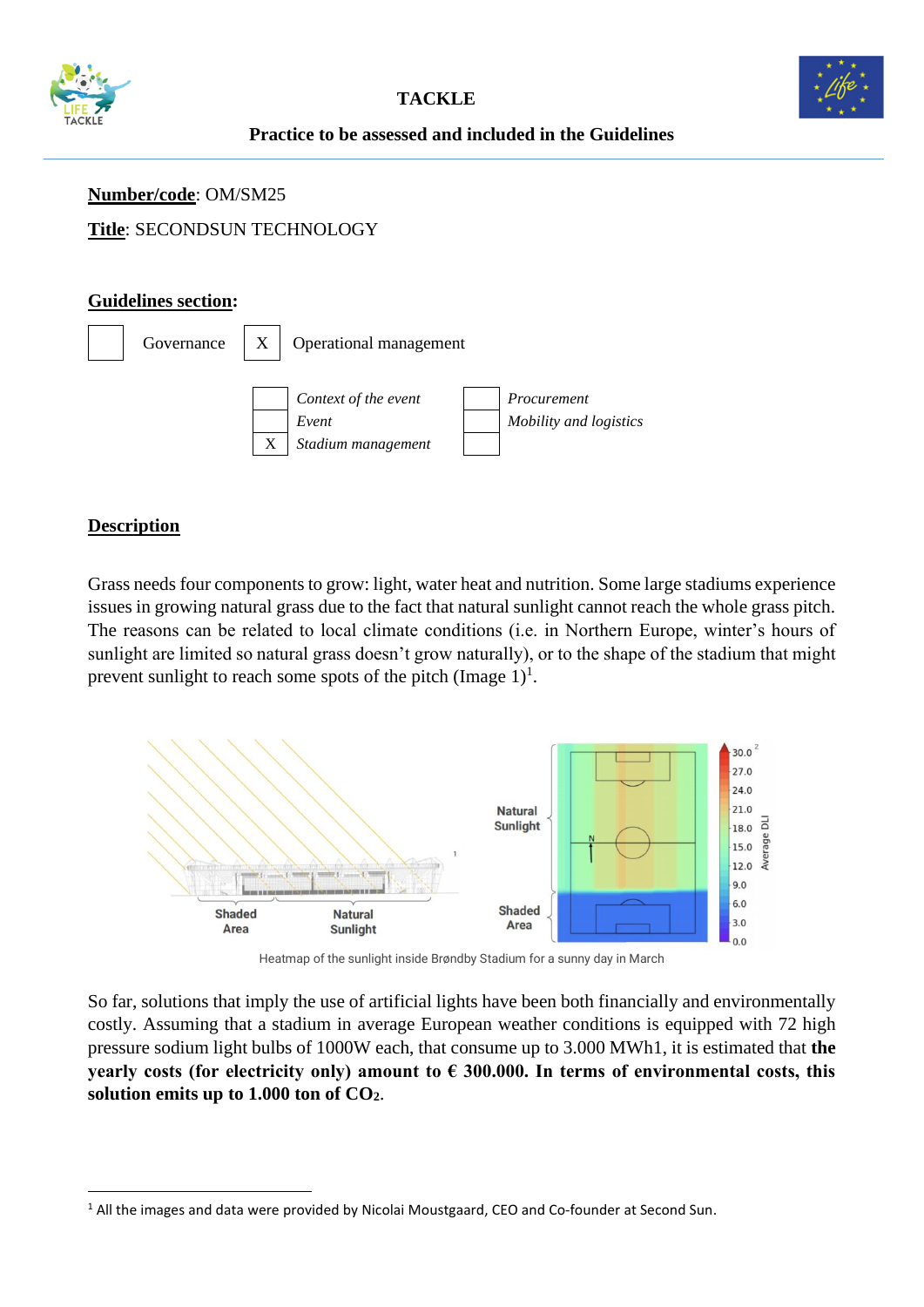Every year more than 1.500 stadiums each

- Consume up to 3,000 MWh<sup>1</sup>  $\bullet$
- Emits up to 1.000 ton CO2<sup>2</sup>
- Spend up to € 300.000<sup>3</sup> (electricity only)  $\bullet$
- Up to 1.000 man hours

#### **Yearly costs** 4.500 1.500.000 450.000.000 1.500.000 GWh tCO<sub>2</sub> **EUR Man-hours**

Second Sun has developed an innovative solution based on a reflector system that can reduce the need for artificial light using the natural sunlight from the sun. Their sustainable system for natural grass growth is based on intelligent and automated mirrors that redirect the natural sunlight onto any area of the pitch where the grass needs it inside a sports stadium. This will provide the necessary Photosynthetic Active Radiation (PAR) light to promote the photosynthesis inside the grass plant. In this way, this system can substitute the usage of UV lamps installed for grass growth: this means much lower energy consumption and  $CO<sub>2</sub>$  emissions, while keeping the pitch in the highquality condition needed.



Heatmap of the sunlight inside Brøndby Stadium for a sunny day in March with the deployment of the Second Sun System

The Second Sun System can be installed in the existing structure of the stadium and the mirrors automatically deploy and retract from underneath the stadium's roof when needed. These reflectors can be easily installed and moved around the stadium and project the sunlight onto the desired areas of the pitch where sunlight is needed. The system is designed and built with advanced automation and an intelligent control technology. In contrast to artificial light rigs, there will be no inconvenience to the groundsman team to neither transport the system in and out of the stadium nor storing it when not in use.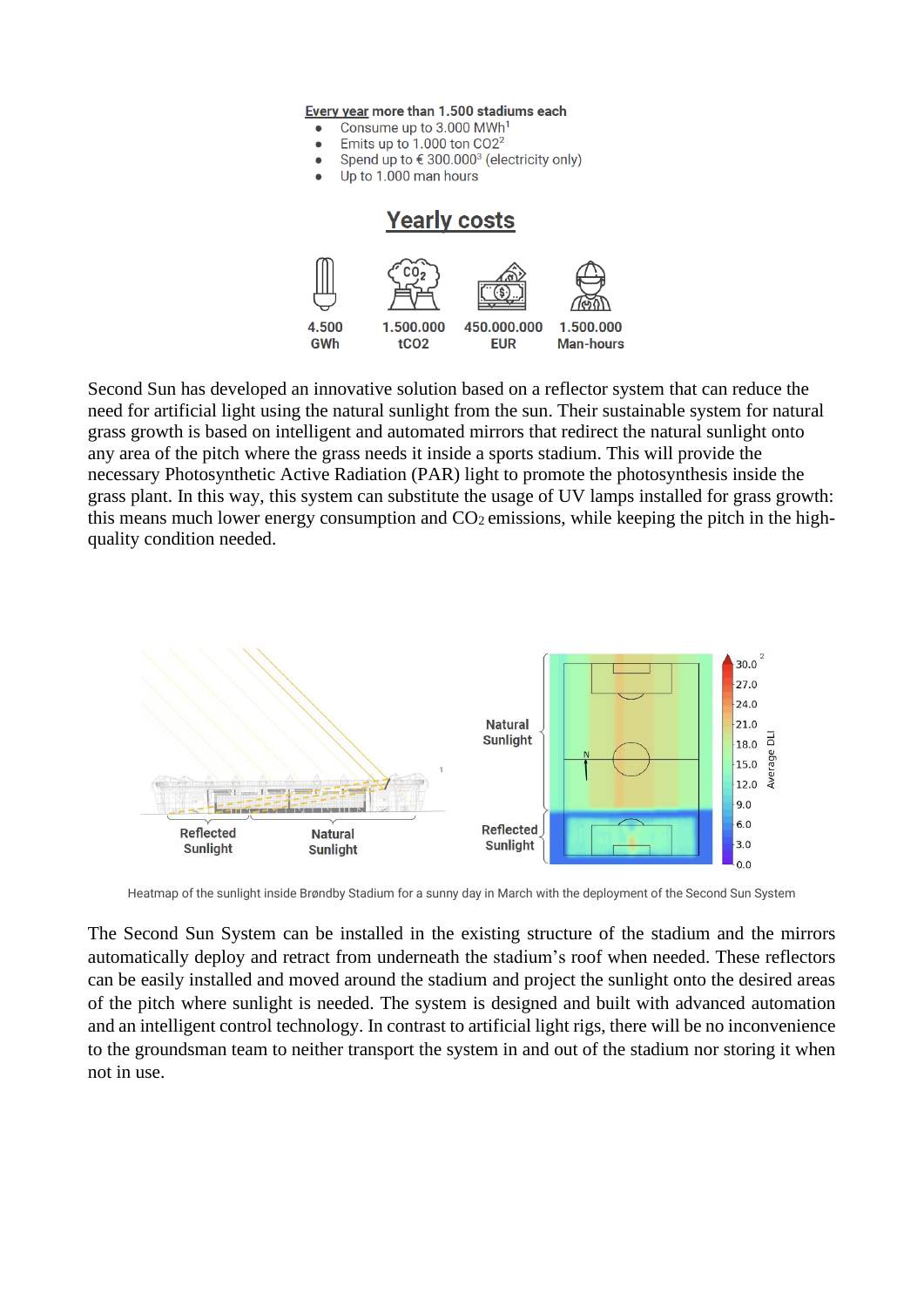

### **Environmental benefits**

This system can substitute the usage of UV lamps dedicated to grass growth: this means lower energy consumption and thus also lower CO2 emissions. Furthermore,

#### **Economic benefits**

No running costs associated and a quick return on investment from energy- and labour savings.

Thanks to the Sunlight Simulation tool, they can simulate the yearly sunlight for any stadium in the world based on historical weather conditions. The yearly savings in terms of costs and  $CO<sub>2</sub>$ emissions vary from stadium to stadium depending on geography and structure. Second Sun provided an example from the Brøndby stadium:



By deploying this solution, **the savings for sports stadiums are substantial both from a financial and sustainable perspective** since the need for supplementary artificial growth lightning is significantly reduced or eliminated<sup>2</sup>: the yearly consumption of a stadium is estimated to decrease to 2.250 MWh1, with **yearly costs (for electricity only) decreasing to € 225.000. In terms of environmental costs, emissions would decrease to up to 750 ton of CO2**.

<sup>&</sup>lt;sup>2</sup> Depending on the country, this system cannot fully substitute artificial light in winter, but can substantially reduce the need to use it throughout the year.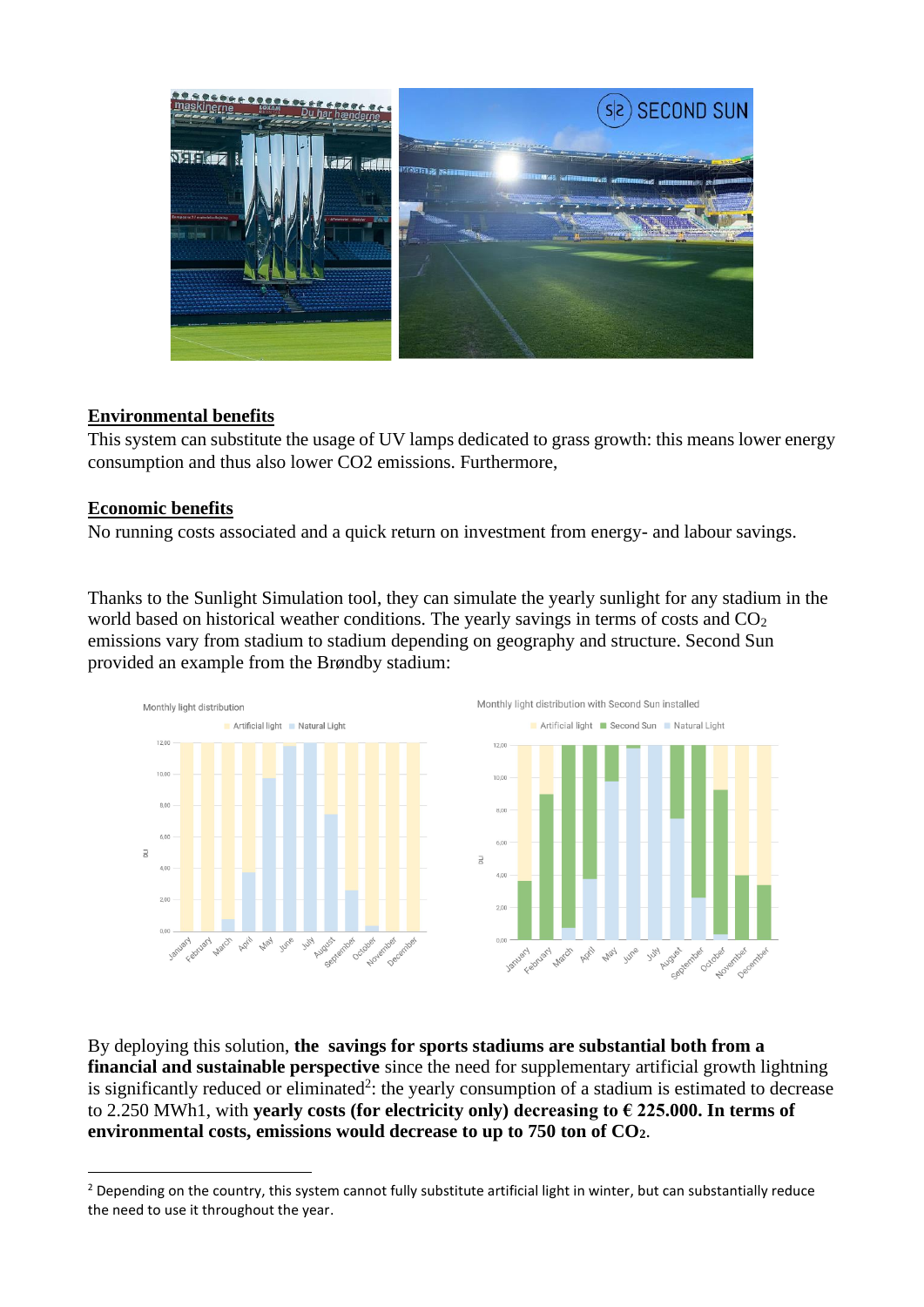Every year more than 1.500 stadiums could save

- Up to 2.250 MWh<sup>1</sup>  $\bullet$
- Up to 750 ton CO2  $\bullet$
- Up to € 225.000 (electricity only)  $\bullet$
- Up to 750 man hours<sup>2</sup>

# **Yearly savings**



The following table compares artificial light rights (9 SGL MU360 light rigs with 72 1000W High Pressure Sodium Light Bulbs) and the Second Sun technology (60 mirrors) in a large stadium in Central Europe, for a 10-year period and same DLI provided per year:

# **Comparing Artificial Light Rigs and Second Sun**

| Example<br>from Larger Stadium in<br>Central Europe                          | التناول                       |                                   |
|------------------------------------------------------------------------------|-------------------------------|-----------------------------------|
| <b>Parameter</b><br>(Based on 10-year period and same DLI provided per year) | <b>9 SGL MU360</b><br>(1000W) | <b>Second Sun</b><br>(65 mirrors) |
| Capital investment                                                           | € 1,500,000                   | 61,000,000                        |
| Operational expense<br>(For same PAR-light delivered)                        | € 1.500,000 <sup>1</sup>      | € 0                               |
| Maintenance and service                                                      | $\epsilon$ ?                  | €                                 |
| <b>Total Cost of Ownership</b>                                               | € 3,000,000                   | € 1,000,000                       |
| Related CO2 emission                                                         | 2.130.000 kg CO2 <sup>2</sup> | 0 kg CO <sub>2</sub>              |
| Ease of deployment                                                           | (°)                           | ಅ                                 |
| Ease of storage                                                              | $\left( \frac{5}{2} \right)$  | ಅ                                 |
| Weather independence                                                         | (၀၀)                          | $\widetilde{\Xi}$                 |
| PR potential                                                                 | $\left( \frac{5}{2} \right)$  | $\odot$                           |

Some research from Second Sun confirmed that among the existing alternative solutions for maintaining high quality pitch, the Second Sun technology results to be the most sustainable and cost efficient.